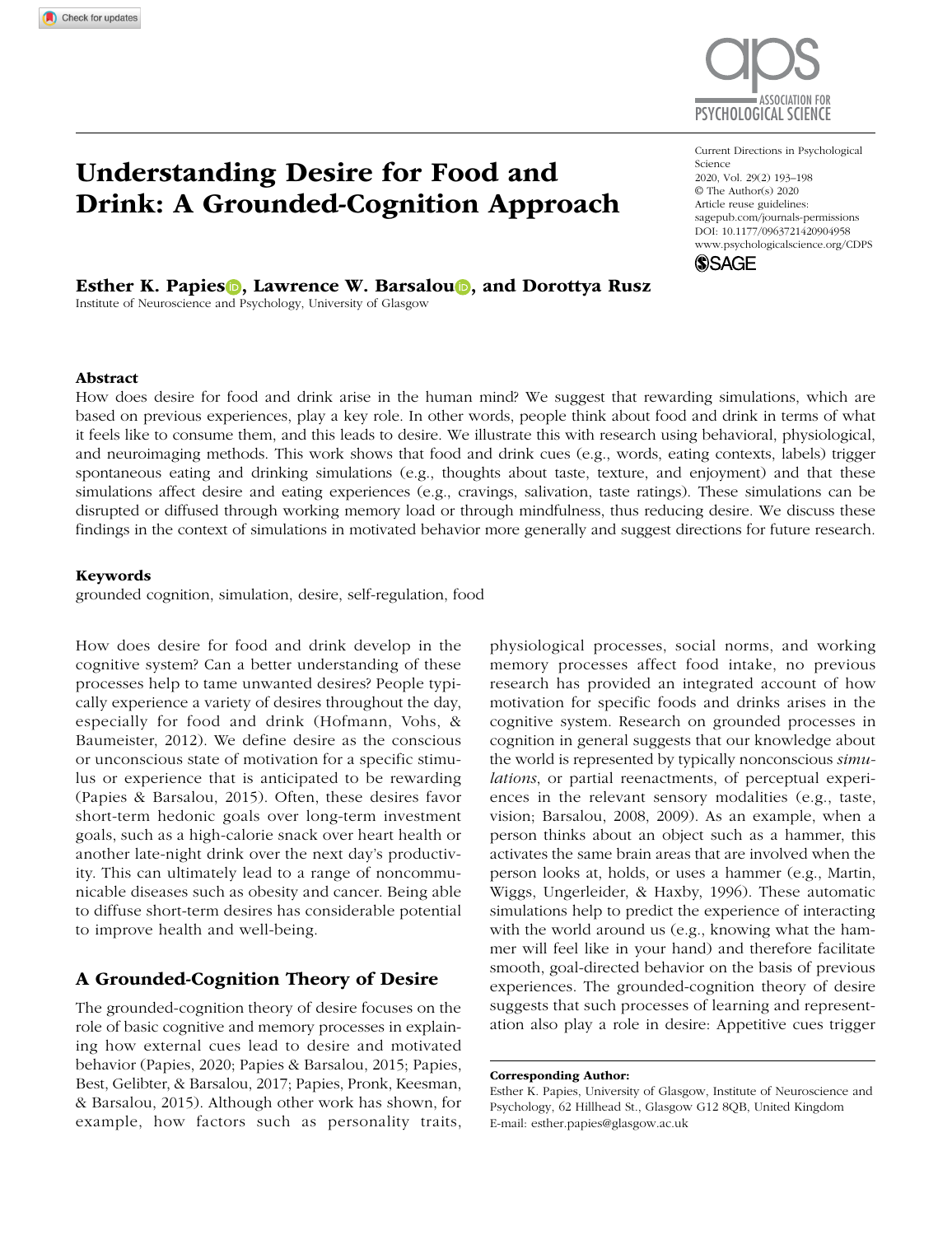consumption and reward simulations, which are based on representations established in previous consumption experiences. These simulations in turn guide motivated behavior, typically without effort and conscious awareness.

According to the theory, each interaction with a food lays down a rich, situated memory (a "situated conceptualization"; Barsalou, 2009, 2016) that integrates various streams of information, such as visual and sensory features (e.g., appearance, taste, texture of a food or drink), contextual features (e.g., time, place, other people present), motor actions (e.g., cutting, grasping, chewing), current states (e.g., hunger, pleasure, health goals), and other information (see Barsalou, 2009). When a relevant cue, such as an image or the smell of a food, later activates this representation, its nonpresent elements can be simulated, or partially "reenacted." This means that, for example, a picture of a piece of cake can lead to a vivid simulation of eating it, including a reexperience of its sweet taste and creamy texture, simulations of motor actions to pick up the fork and eat it, and the anticipation of reward—even when no actual food is present. Such simulations can help predict whether one would like the food and whether one should choose, for example, the chocolate cake or the butterscotch cake. Such simulations are also responsive to state and trait individual differences: They will make a food appear more rewarding in states in which the food has previously been encoded as particularly rewarding (e.g., when hungry; see Papies et al., 2015). Thus, simulations arising from previously stored situated conceptualizations can help one navigate the environment to serve one's goals and can create desire—which may or may not reach conscious awareness.

As an example to illustrate the theory, imagine passing a coffee shop in a new city. You recognize this as a place where you can get different types of coffee, pastries, and sandwiches; where people go to socialize or work while consuming a hot beverage; and where you might hear sounds such as music, people talking, and the coffee grinder and milk steamer. The sight of the coffee shop might be enough for you to think about the taste and mouthfeel of a freshly prepared latte, which might in turn create a craving for coffee—despite your desire to save time and money and to cut down on calories. Once you enter, you know where to go and what to do to obtain coffee. Once you stand in line, viewing the pastries on display triggers simulations of their sweet taste, soft and chewy texture, and the pleasure of eating them, even in the absence of hunger—which may lead to impulsive food choices. In this manner, simulations based on previous experiences help us effortlessly navigate novel environments while also leading to new, potentially problematic

desires—certainly in the current obesogenic environment that is full of attractive food temptations.

# Appetitive Stimuli Trigger Consumption and Reward Simulations

A variety of research findings suggest that people represent food and drink through consumption and reward simulations, especially if those foods and drinks are attractive. In one study, participants were asked to list typical features of four attractive foods (e.g., chips, cookies) and four neutral foods (cucumber, rice; Papies, 2013). When describing the attractive foods, they mostly listed words describing taste and texture (e.g., "salty," "crunchy"), hedonic or enjoyment words (e.g., "tasty"), and a wide variety of eating situations (e.g., "at night," "with friends," "TV"; see Fig. 1). For neutral foods, they mostly described visual appearance (e.g., "white," "small," "long") and food production or preparation (e.g., "from Asia," "has to be cooked"). These findings suggest that participants completed the feature-listing task by simulating interacting with the foods. They were more likely to simulate features of eating the attractive food because this had been more strongly encoded as rewarding, compared with the neutral foods, for which other features of experience were more salient. For attractive foods, the number of eating- and enjoymentrelated features also correlated with the rated attractiveness of the foods.

When the same task was administered in the domain of alcoholic drinks (Keesman et al., 2018), participants listed more consumption and enjoyment features for their habitual alcoholic drink, compared with alcohol they did not typically drink and also compared with water. Alcoholic drinks were especially likely to be described in terms of social drinking contexts (e.g., "friends"). Indeed, when asked to list features that were "typically true" of their typical alcoholic drink, participants were more likely to mention social drinking situations than actually liking the drink. Thus, alcoholic drinks are strongly represented in terms of consuming them in social situations.

Further evidence for food cues triggering consumption and reward simulations comes from neuroimaging research. Here, experiments show that when people view food images during a brain scan, this activates the same brain areas that are involved in actual eating, such as primary taste, reward, and motor areas (for reviews, see Chen, Papies, & Barsalou, 2016; van der Laan, de Ridder, Viergever, & Smeets, 2011). Again, these activations are especially pronounced for high-calorie foods, suggesting that people simulate eating and enjoyment when they view food pictures, especially when the food looks attractive.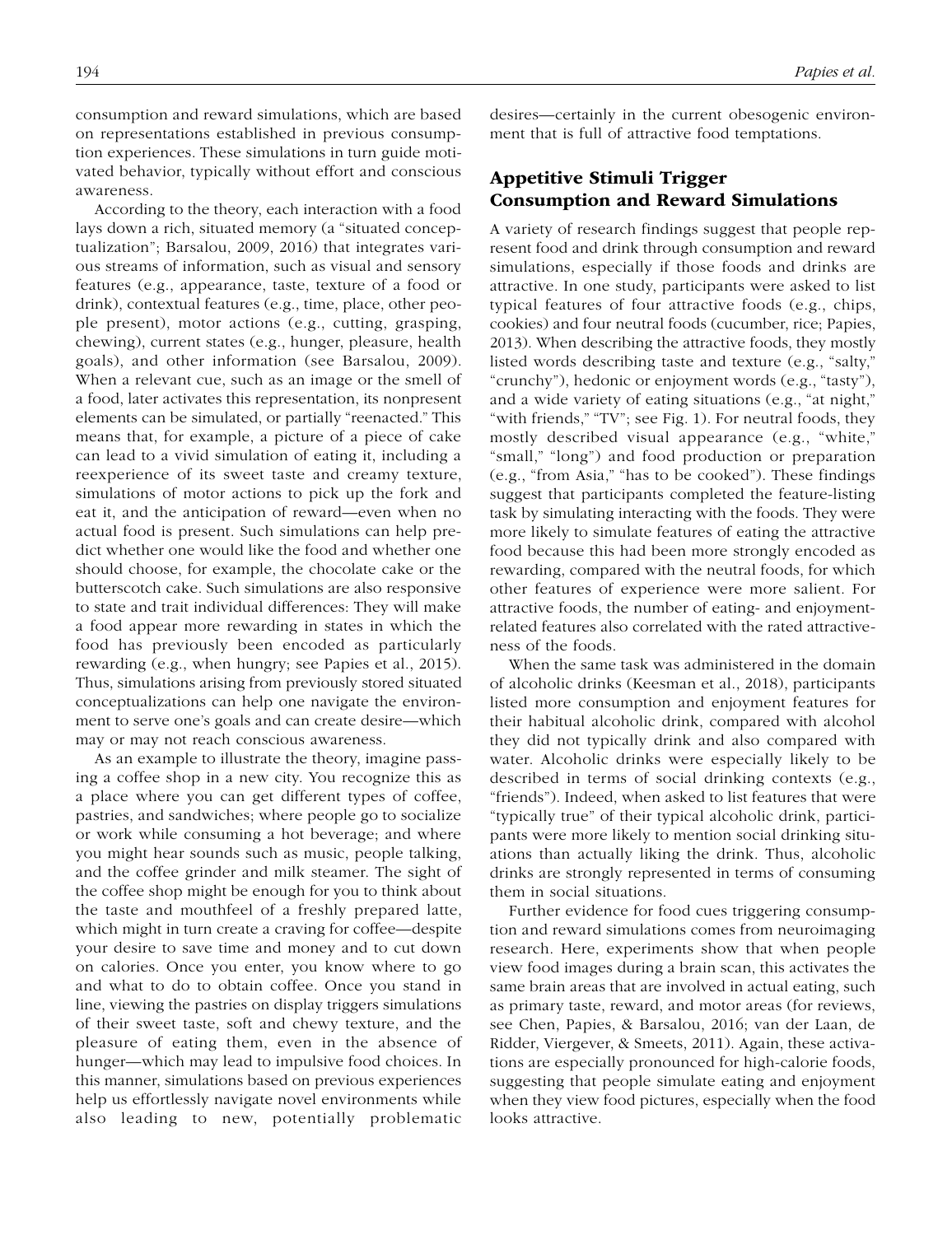

Fig. 1. Percentage of each of three types of eating-simulation features generated for four tempting foods (chips, cookies, cocktail nuts, vanilla ice cream) and four neutral foods (cucumber, apple, banana, rice). Error bars denote standard errors of the mean. Figure adapted from Papies (2013).

## Consumption and Reward Simulations Increase Desire

Research also shows that consumption and reward simulations contribute to desire, again especially for attractive foods and drinks. In the feature-listing study described above (Keesman et al., 2018), participants' desire to consume alcohol was measured by assessing their current alcohol cravings and their intrusive alcohol thoughts in daily life, and then by offering them a voucher for either an alcoholic drink or a nonalcoholic drink. Again, results showed that social-context features for alcoholic drinks were key to understanding participants' desire: These features predicted alcohol cravings, preferences for an alcohol voucher, and intrusive alcohol thoughts. Thus, thinking about alcohol in terms of drinking it in a social context makes it particularly tempting.

Research in which simulations have been manipulated rather than measured also shows that consumption and reward simulations increase desire, using the amount of saliva produced while viewing foods as an implicit measure of desire. In one such study, participants viewed three different food stimuli one at a time (Keesman, Aarts, Vermeent, Häfner, & Papies, 2016). Half of the participants simply looked at the food for 1 min, whereas the other half vividly imagined or simulated eating it. As the grounded-cognition theory of desire predicts, participants salivated more when they simulated eating the food than when they simply looked at it, especially if the food was attractive.

People do not engage with food and drink stimuli in isolation but in rich, multidimensional situations. The grounded-cognition theory of desire posits that information about these situations is typically stored as part of the situated conceptualizations for consuming food and drink. As a result, situational cues might trigger consumption and reward simulations and therefore increase desire. Indeed, a series of experiments revealed that presenting a food stimulus (e.g., tomato soup) in a congruent eating context (i.e., kitchen table), compared with an incongruent context (e.g., cinema), increased eating simulations, salivation, and desire—independently of hunger (Papies, van Stekelenburg, Smeets, Zandstra, & Dijksterhuis, 2019). Participants also expected to like the food more when it was presented in a congruent context, with eating simulations ("I imagined that I was eating the . . . ") mediating the effect of context on liking and desire. Thus, processing a food in a context where one would typically eat it increases thoughts of what the food will taste and feel like, which in turn makes it more attractive.

Eating simulations that shape desire and liking can be triggered not only by the food itself and by context cues but also by labels and descriptions of food and drink. Turnwald and Crum (2019), for example, have shown that using food labels that emphasize sensory and hedonic features (e.g., "crispy," "decadent") rather than health features (e.g., "fiber-packed," "nutritious") increased choices of and liking of vegetable-based dishes—presumably because such labels triggered rewarding consumption simulations, which then affected actual eating experiences. Conversely, work on how to best present healthier versions of common products has shown that emphasizing healthy features (e.g., low salt or low fat) reduces liking, compared with presenting the same products without such labels (e.g., Liem, Miremadi, Zandstra, & Keast, 2012), again presumably because such labels trigger simulations of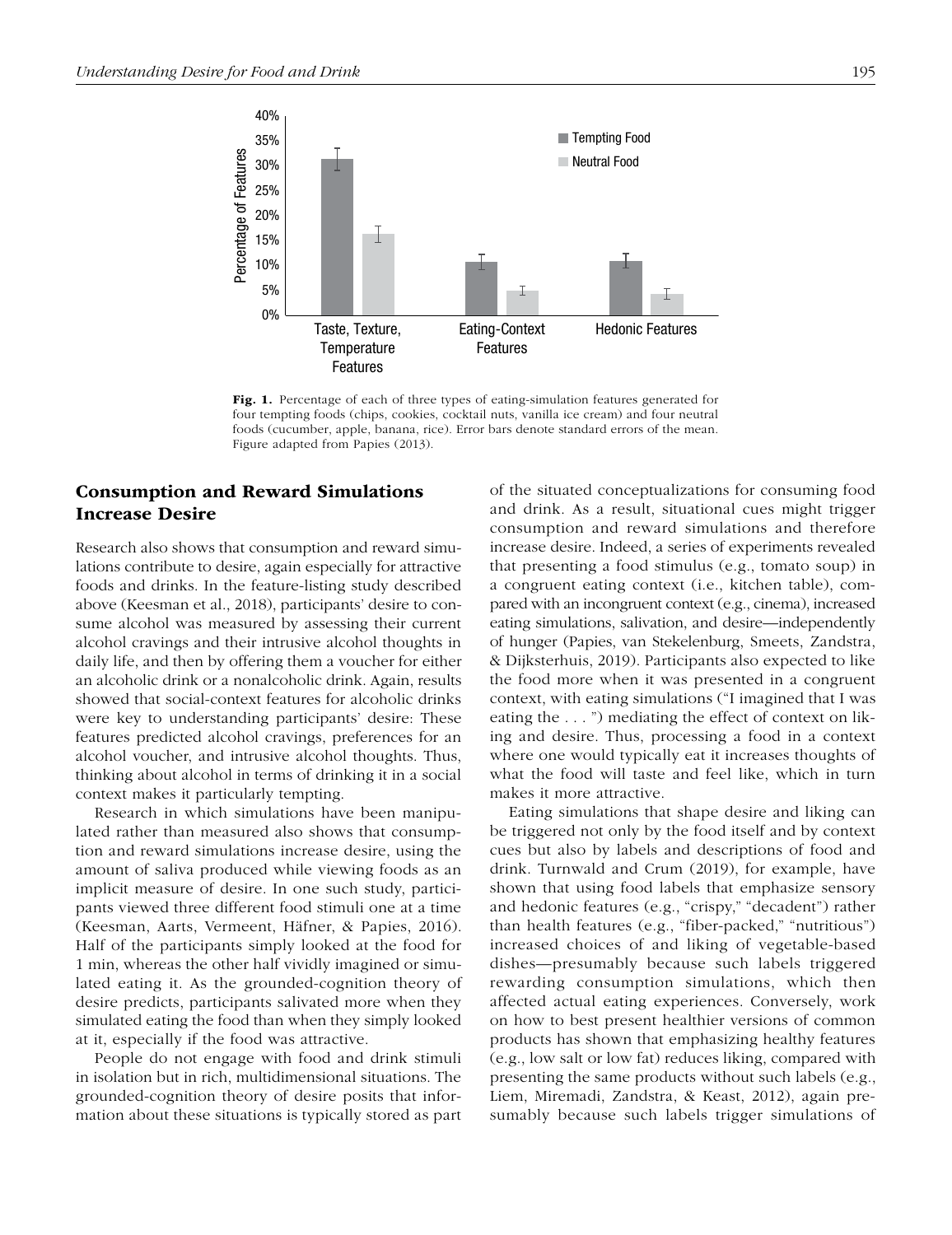eating a rather bland food. In neuroimaging research, when participants tasted a savory solution labeled as having a "rich and delicious flavor," they liked it more, and this was associated with stronger associated reward activations in the brain, compared with tasting the same solution labeled as "boiled vegetable water" (Grabenhorst, Rolls, & Bilderbeck, 2008). Similarly, wine labeled with a higher price was rated as tastier than wine labeled with a lower price, further producing stronger activations in brain regions associated with pleasantness (Plassmann, O'Doherty, Shiv, & Rangel, 2008). Finally, the label "extra sweet" compared with "less sweet" on an orange juice led to higher sweetness ratings and stronger activations in primary taste areas, even though the juices participants tasted were exactly the same (Woods et al., 2011). Together, these findings suggest that labels trigger specific sensory and reward simulations in the brain, which are experienced as expectancies about what a food will taste and feel like and which then assimilate the taste perception and consumption experience (for similar effects in the domain of color, see Hansen, Olkkonen, Walter, & Gegenfurtner, 2006).

Finally, eating simulations and desire can also be affected by simulations of the motor behavior involved in eating. As an example, when the fork next to a piece of apple pie faces the dominant hand of the perceiver, eating simulations and purchase intentions are higher than when it faces the other way, because one can more easily simulate eating. However, when the dominant hand is blocked by an experimental manipulation (e.g., pressing a clamp with the dominant hand), the direction of the fork no longer matters (Elder & Krishna, 2012), presumably because simulating picking it up to eat the food then becomes more difficult, which in turn curbs the effect on desire.

In sum, eating simulations resulting from appetitive stimuli, contextual cues, food labels, and motor cues play a key role in desire. Importantly, intervention strategies that target these simulations have the potential to tame desire.

## Targeting Consumption and Reward Simulations Can Reduce Desire

One promising intervention strategy to diffuse consumption and reward simulations comes from mindfulness research. Often referred to as *decentering* or *dereification*, brief interventions that teach people to observe their responses to appetitive stimuli (i.e., their simulations) as "mere mental events" can reduce approach impulses, unhealthy choices, food cravings, and 5-day chocolate consumption (e.g., Baquedano et al., 2017; Jenkins & Tapper, 2014; Papies, Barsalou, & Custers, 2012; Papies et al., 2015). Recent work suggests that this strategy is effective not because it reduces simulations themselves but because it reduces their effect on desire (in this case, salivation; Keesman, Aarts, Häfner, & Papies, 2020).

A different strategy is to directly reduce the working memory resources available to activate consumption and reward simulations (Van Dillen, Papies, & Hofmann, 2013) or, once full-blown cravings have developed, to load the working memory capacity needed to maintain and elaborate conscious consumption and reward imagery (e.g., Hamilton, Fawson, May, Andrade, & Kavanagh, 2013). These strategies follow from research showing that the conscious-consumption imagery underlying food cravings requires working memory capacity, especially its visual subcomponent (Harvey, Kemps, & Tiggemann, 2005). Exactly how working memory capacity affects nonconscious simulations, and more generally to what degree consumption and reward simulations exhibit features of automaticity, is not yet fully understood. So far, however, research on decentering and working memory suggests that targeting consumption and reward simulations can prevent or diffuse desire.

## Conclusions

We have seen that people spontaneously think about foods and drinks in terms of what it feels like to consume them and that these thoughts contribute to desire. In other words, consumption and reward simulations, triggered by a variety of appetitive and context cues, can lead to desire for food and drink, thereby interfering with self-regulation in the pursuit of long-term goals. Future research should integrate this perspective with research on other cognitive processes in eating to examine, for example, how simulations interact with attentional biases that affect eating (e.g., Kaisari et al., 2019) and how new episodic eating memories update representations that affect simulations and desires (Higgs & Spetter, 2018).

This body of evidence is consistent with research on the roles of simulations in cognitive processes more generally, which has shown that we use modality-specific knowledge from previous experiences to understand and navigate the complex world around us. Indeed, simulations of possible actions and interactions have been shown to play a role throughout central areas of psychology, for example, in prejudice reduction, prosocial behavior, action control, and episodic future thinking (e.g., Atance & O'Neill, 2001; Crisp & Turner, 2009; Gaesser, Shimura, & Cikara, 2020), and they are likely to also play a role in consumer behavior more generally. Thus, it is not surprising that simulations also affect motivated behavior in the domain of health. In the future, researchers could aim to establish a general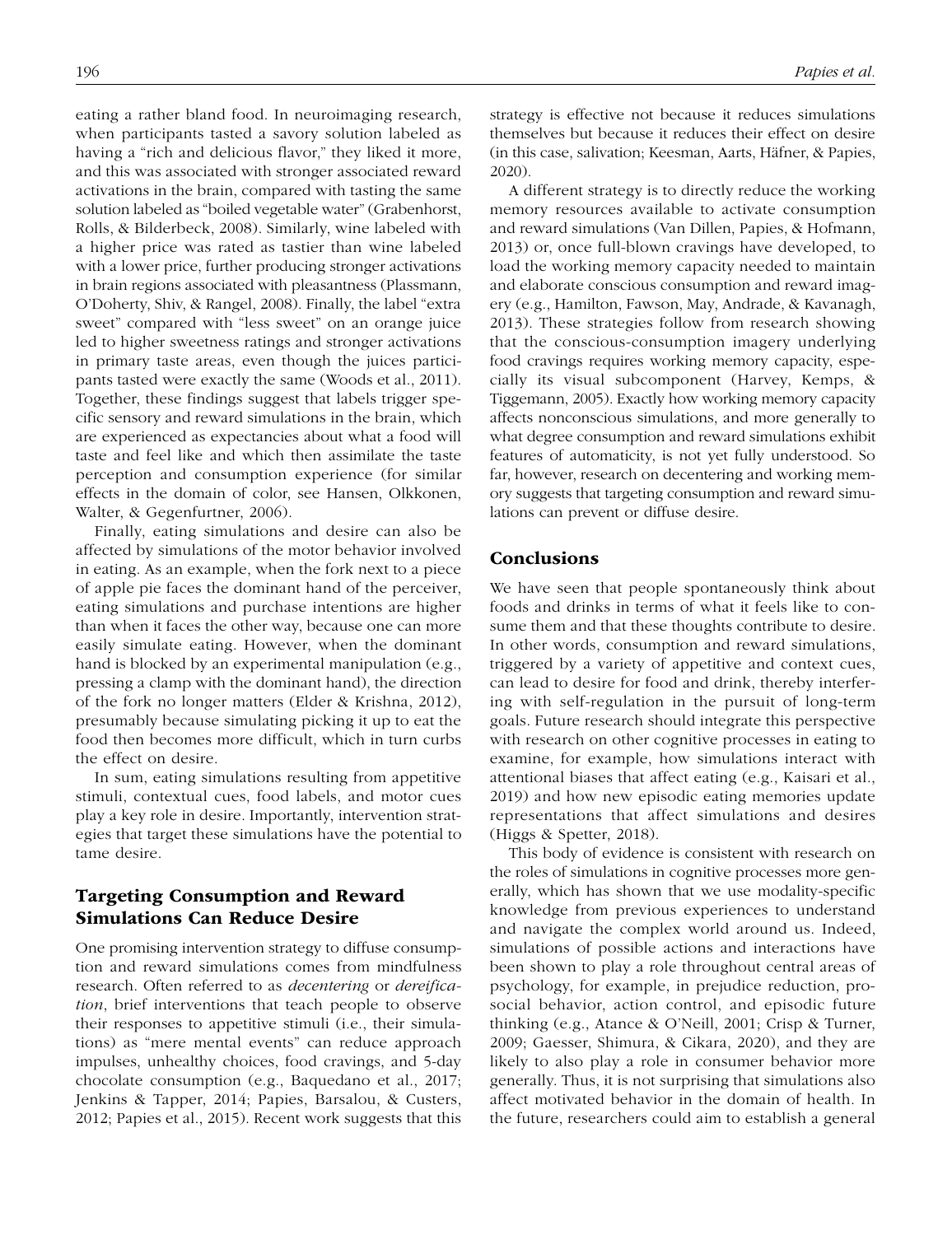account of simulation in motivated behavior in order to better understand the learning processes that establish the situated representations underlying these simulations and to examine how they can be shaped to facilitate healthy, sustainable, and prosocial behaviors.

#### Recommended Reading

- Chen, J., Papies, E. K., & Barsalou, L. W. (2016). (See References). Reviews and discusses brain-imaging studies examining responses to food cues from the perspective of grounded cognition.
- Hofmann, W., Vohs, K. D., & Baumeister, R. F. (2012). (See References). A modern classic describing the types of desire people experience and try to regulate in everyday life.
- Kavanagh, D. J., Andrade, J., & May, J. (2005). Imaginary relish and exquisite torture: The elaborated intrusion theory of desire. *Psychological Review*, *112*, 446–467. Argues that sensory imagery contributes to desire through conscious and elaborated cognitive processes, an alternative view to the one presented in the current article.
- Papies, E. K. (2020). (See References). A more detailed presentation of the grounded-cognition theory of desire, as well as an overview of ongoing work.
- Papies, E. K., Pronk, T. M., Keesman, M., & Barsalou, L. W. (2015). (See References). Discusses the role of individual differences in grounded cognitive processes in desire in more detail than the current article does and shows how their effects can be modulated by a mindfulness-based intervention.

#### Transparency

*Action Editor:* Randall W. Engle *Editor:* Randall W. Engle

*Declaration of Conflicting Interests*

The author(s) declared that there were no conflicts of interest with respect to the authorship or the publication of this article.

## ORCID iDs

Esther K. Papies  $\Box$  <https://orcid.org/0000-0002-8460-675X> Lawrence W. Barsalou (D <https://orcid.org/0000-0002-1232-3152>

#### References

- Atance, C. M., & O'Neill, D. K. (2001). Episodic future thinking. *Trends in Cognitive Sciences*, *5*, 533–539. doi:10.1016/ S1364-6613(00)01804-0
- Baquedano, C., Vergara, R., Lopez, V., Fabar, C., Cosmelli, D., & Lutz, A. (2017). Compared to self-immersion, mindful attention reduces salivation and automatic food bias. *Scientific Reports*, *7*(1), Article 13839. doi:10.1038/s41598- 017-13662-z
- Barsalou, L. W. (2008). Grounded cognition. *Annual Review of Psychology*, *59*, 617–645.
- Barsalou, L. W. (2009). Simulation, situated conceptualization, and prediction. *Philosophical Transactions of the*

*Royal Society B: Biological Sciences*, *364*, 1281–1289. doi:10.1098/rstb.2008.0319

- Barsalou, L. W. (2016). Situated conceptualization offers a theoretical account of social priming. *Current Opinion in Psychology*, *12*, 6–11.
- Chen, J., Papies, E. K., & Barsalou, L. W. (2016). A core eating network and its modulations underlie diverse eating phenomena. *Brain and Cognition*, *110*, 20–42. doi:10.1016/j .bandc.2016.04.004
- Crisp, R. J., & Turner, R. N. (2009). Can imagined interactions produce positive perceptions? Reducing prejudice through simulated social contact. *American Psychologist*, *64*, 231–240. doi:10.1037/a0014718
- Elder, R. S., & Krishna, A. (2012). The "visual depiction effect" in advertising: Facilitating embodied mental simulation through product orientation. *Journal of Consumer Research*, *38*, 988–1003. doi:10.1086/661531
- Gaesser, B., Shimura, Y., & Cikara, M. (2020). Episodic simulation reduces intergroup bias in prosocial intention and behavior. *Journal of Personality and Social Psychology*, *118*, 683–705. doi:10.1037/pspi0000194
- Grabenhorst, F., Rolls, E. T., & Bilderbeck, A. (2008). How cognition modulates affective responses to taste and flavor: Top-down influences on the orbitofrontal and pregenual cingulate cortices. *Cerebral Cortex*, *18*, 1549–1559. doi:10.1093/cercor/bhm185
- Hamilton, J., Fawson, S., May, J., Andrade, J., & Kavanagh, D. J. (2013). Brief guided imagery and body scanning interventions reduce food cravings. *Appetite*, *71*, 158–162. doi:10.1016/j.appet.2013.08.005
- Hansen, T., Olkkonen, M., Walter, S., & Gegenfurtner, K. R. (2006). Memory modulates color appearance. *Nature Neuroscience*, *9*, 1367–1368. doi:10.1038/nn1794
- Harvey, K., Kemps, E., & Tiggemann, M. (2005). The nature of imagery processes underlying food cravings. *British Journal of Health Psychology*, *10*, 49–56. doi:10.1348/ 135910704X14249
- Higgs, S., & Spetter, M. S. (2018). Cognitive control of eating: The role of memory in appetite and weight gain. *Current Obesity Reports*, *7*, 50–59. doi:10.1007/s13679-018-0296-9
- Hofmann, W., Vohs, K. D., & Baumeister, R. F. (2012). What people desire, feel conflicted about, and try to resist in everyday life. *Psychological Science*, *23*, 582–588. doi:10.1177/0956797612437426
- Jenkins, K. T., & Tapper, K. (2014). Resisting chocolate temptation using a brief mindfulness strategy. *British Journal of Health Psychology*, *19*, 509–522. doi:10.1111/bjhp.12050
- Kaisari, P., Kumar, S., Hattersley, J., Dourish, C. T., Rotshtein, P., & Higgs, S. (2019). Top-down guidance of attention to food cues is enhanced in individuals with overweight/ obesity and predicts change in weight at one-year follow up. *International Journal of Obesity*, *43*, 1849–1858. doi:10 .1038/s41366-018-0246-3
- Keesman, M., Aarts, H., Häfner, M., & Papies, E. K. (2020). The decentering component of mindfulness reduces reactions to mental imagery. *Motivation Science*, *61*, 34–42.
- Keesman, M., Aarts, H., Ostafin, B. D., Verwei, S., Häfner, M., & Papies, E. K. (2018). Alcohol representations are socially situated: An investigation of beverage representations by